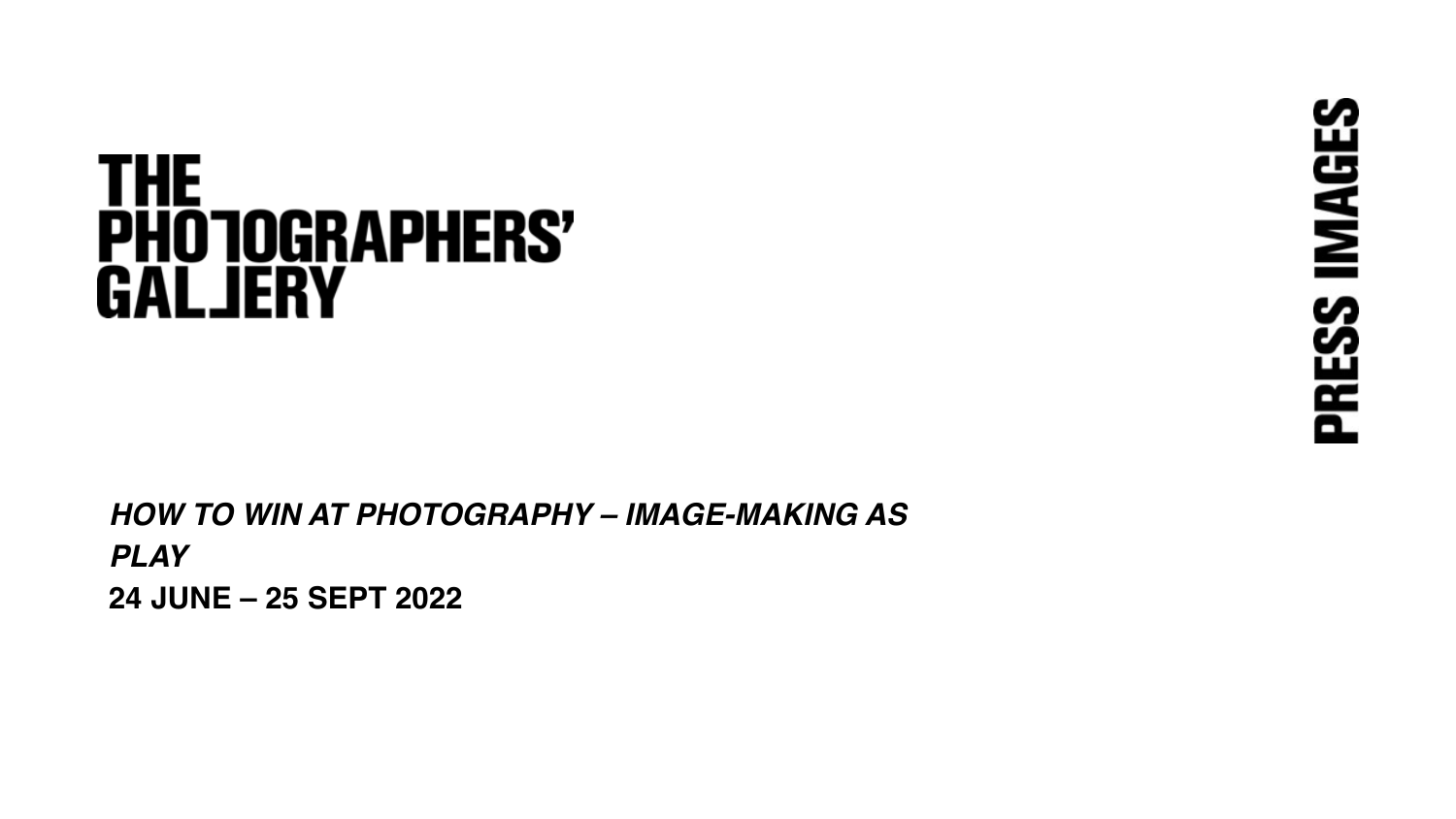

HTWAP\_01 Yuyi John, Belly Button, 2018 © Yuyi John

HTWAP\_02 Yuyi John, Julia's Twitter 2, 2016 © Yuyi John

HTWAP\_03 Yuyi John, Julia's Twitter 1, 2016 © Yuyi John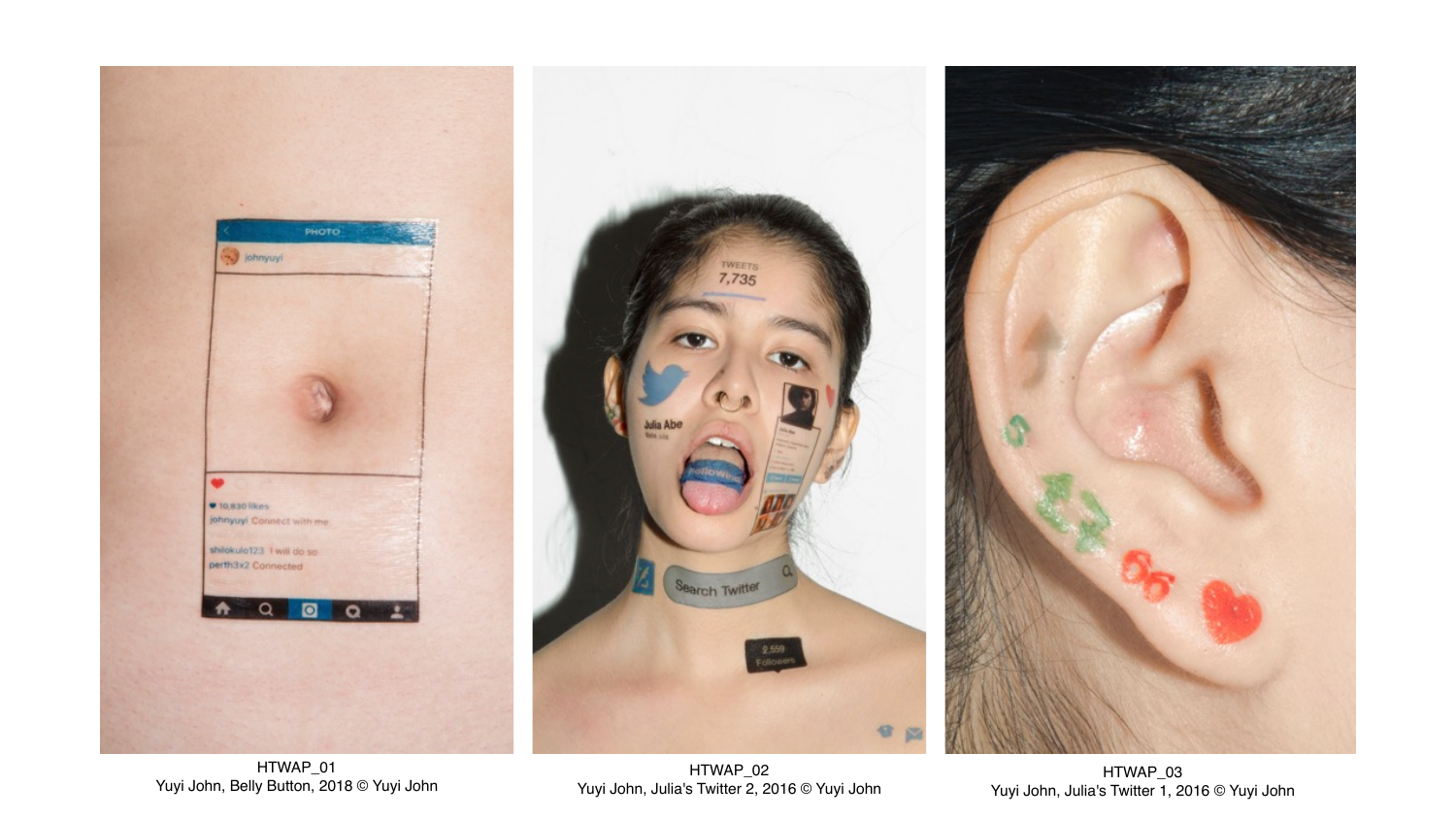

HTWAP\_05 Aneta Grzeszykowska, Selfie #10, 2014 © Aneta Grzeszykowska / Sammlung Fotomuseum Winterthur

HTWAP\_04 Aneta Grzeszykowska, Selfie #10, 2014 © Aneta Grzeszykowska / Sammlung Fotomuseum Winterthur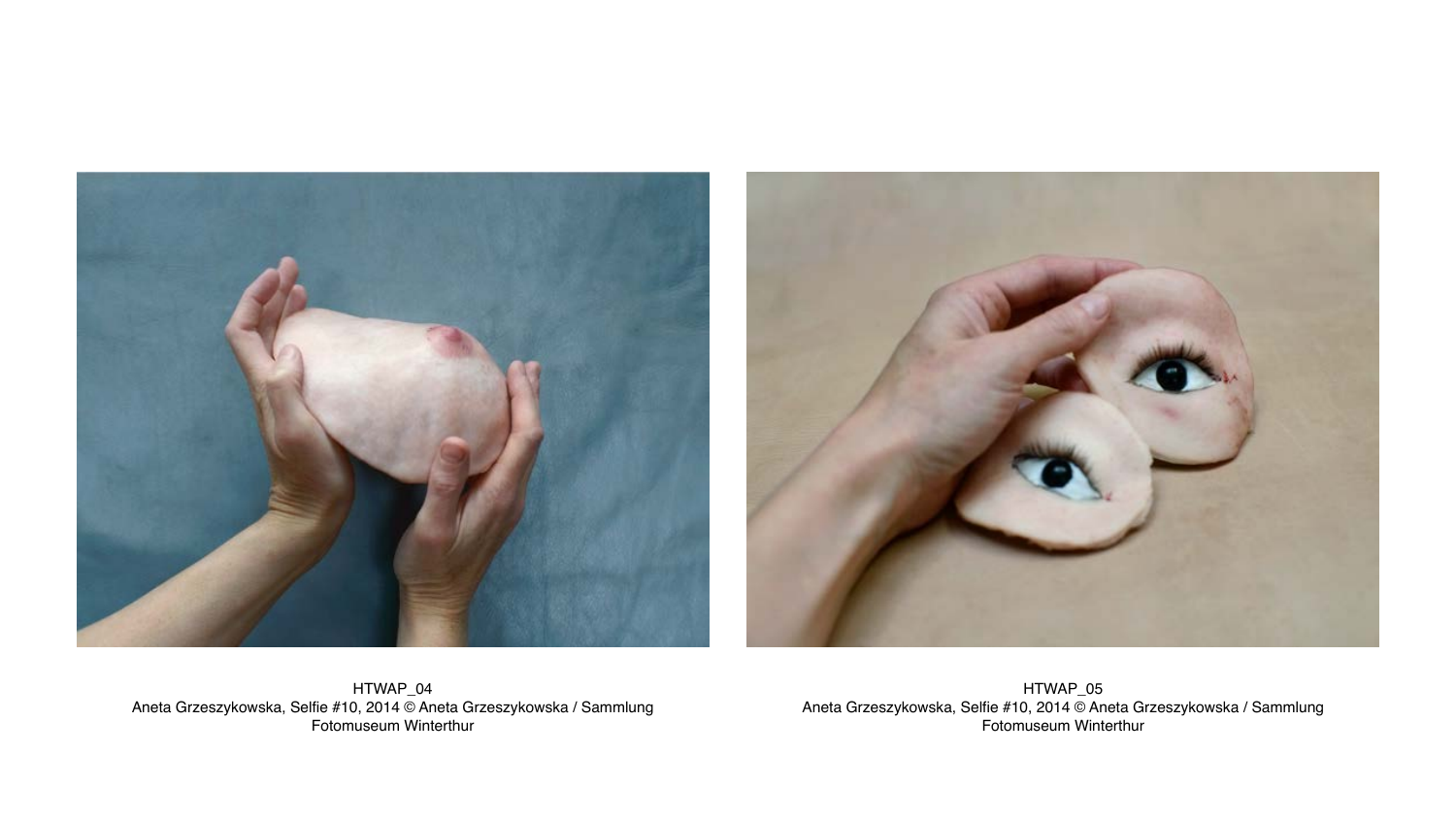



HTWAP\_06 Alan Butler, *MALL\_TREES\_BRANCHES01,* 2019, from the series Virtual Botany Cyanotypes, 2016– © Alan Butler

HTWAP\_07 Claude Cahun Self portrait (I am training don't kiss me), 1927 © Jersey Heritage Collections / Courtesy of the Jersey Heritage Collections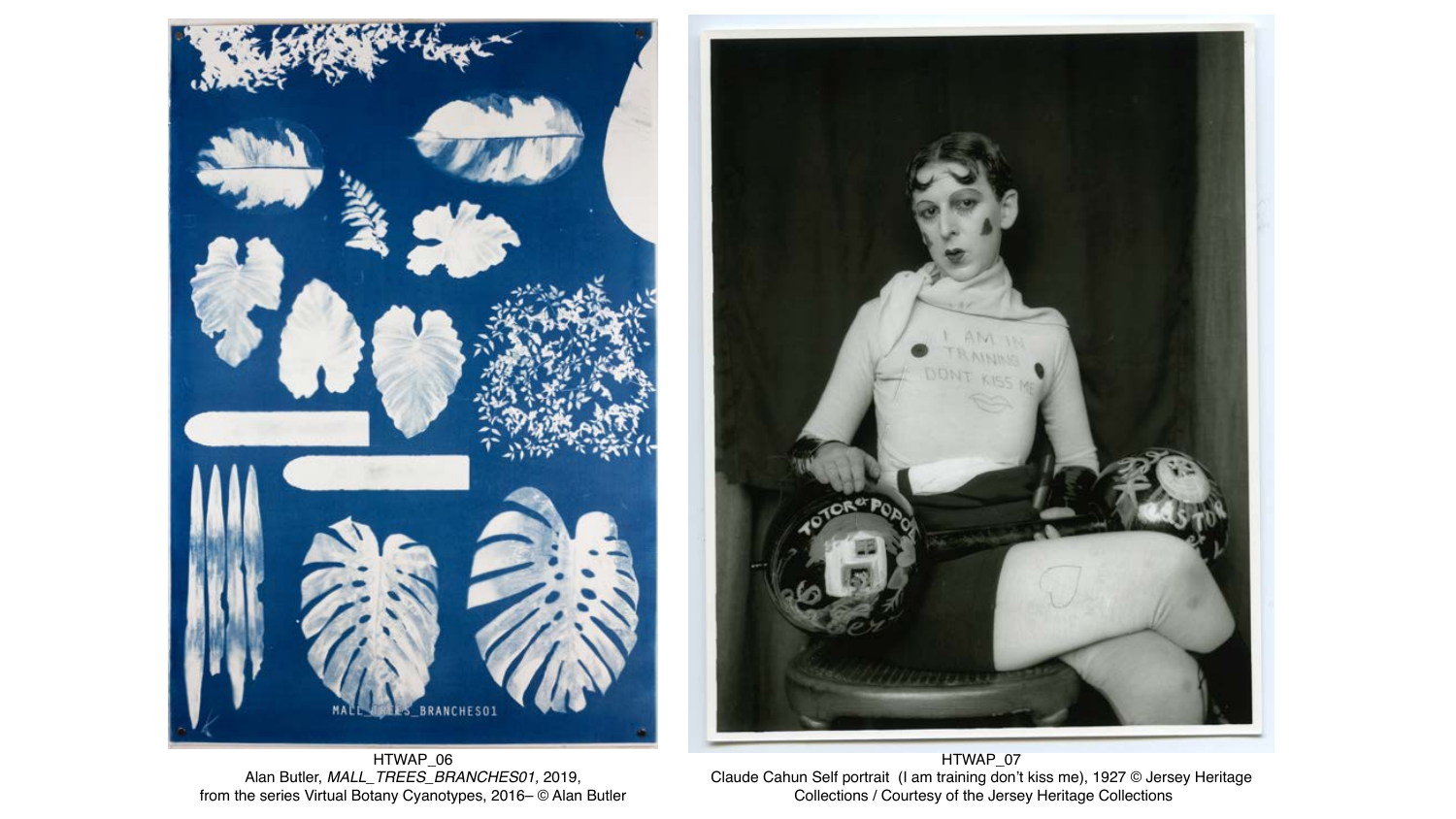HTWAP\_08 Cleries\_Helle\_Gloria López Cleries and Sive Hamilton Helle, The Unreal, 2019– © Gloria López Cleries and Sive Hamilton Helle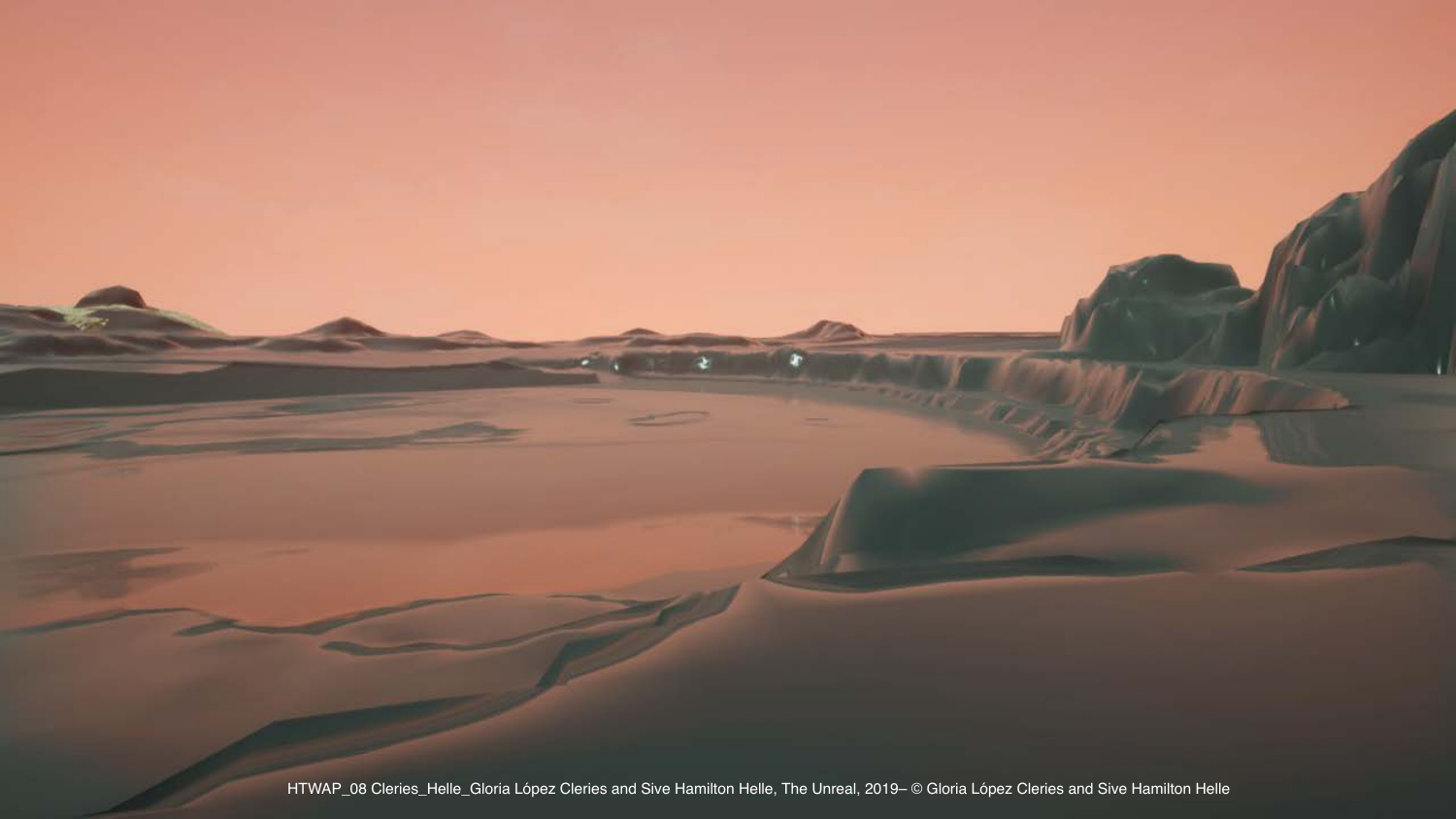

HTWAP\_09 Jon Haddock, Wang Weilin, from the series The Screenshots, 2000 © Jon Haddock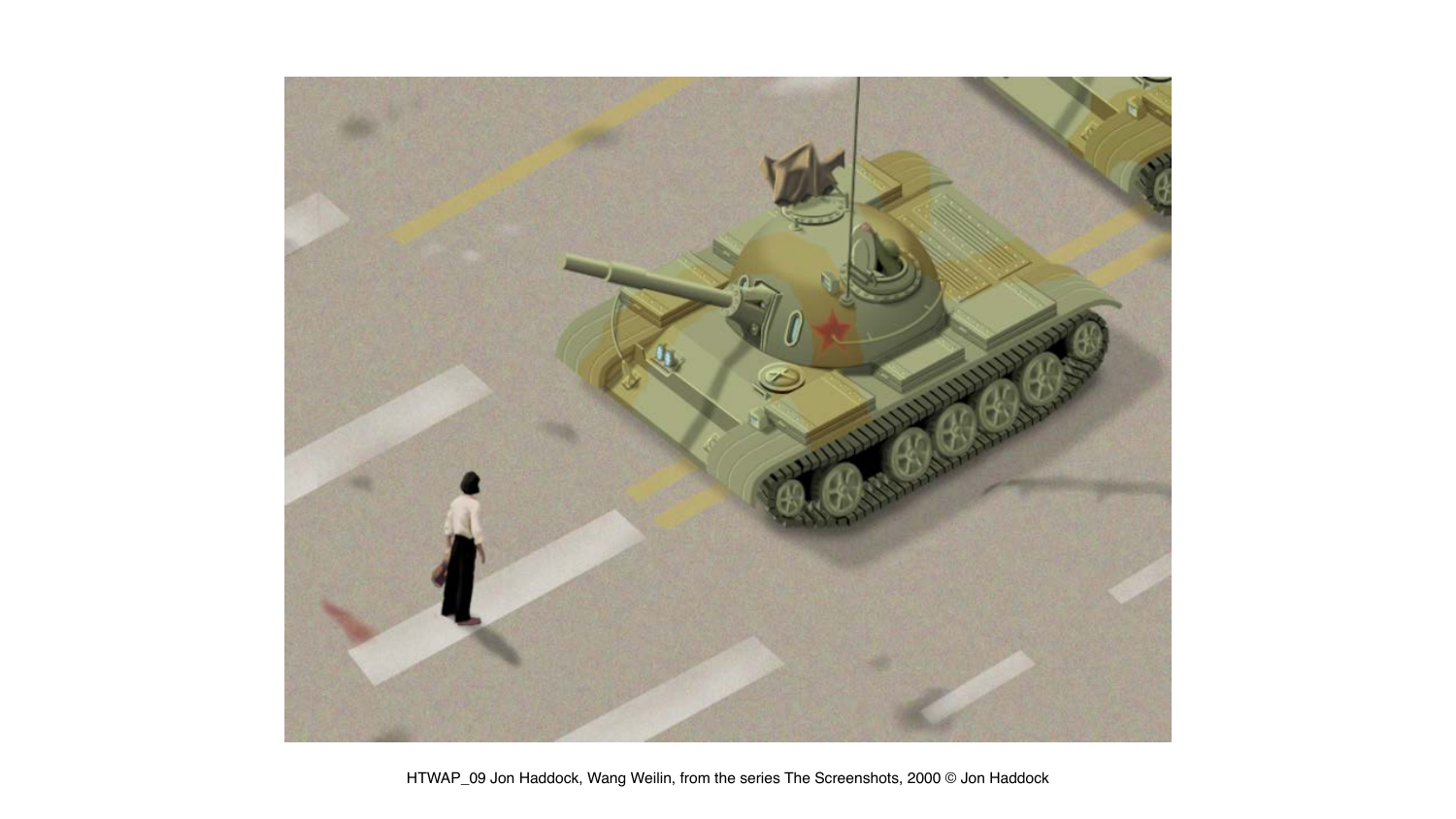





HTWAP\_10, HTWAP\_11, HTWAP\_12 Jon Haddock, Wang Weilin, from the series The Screenshots, 2000 © Jon Haddock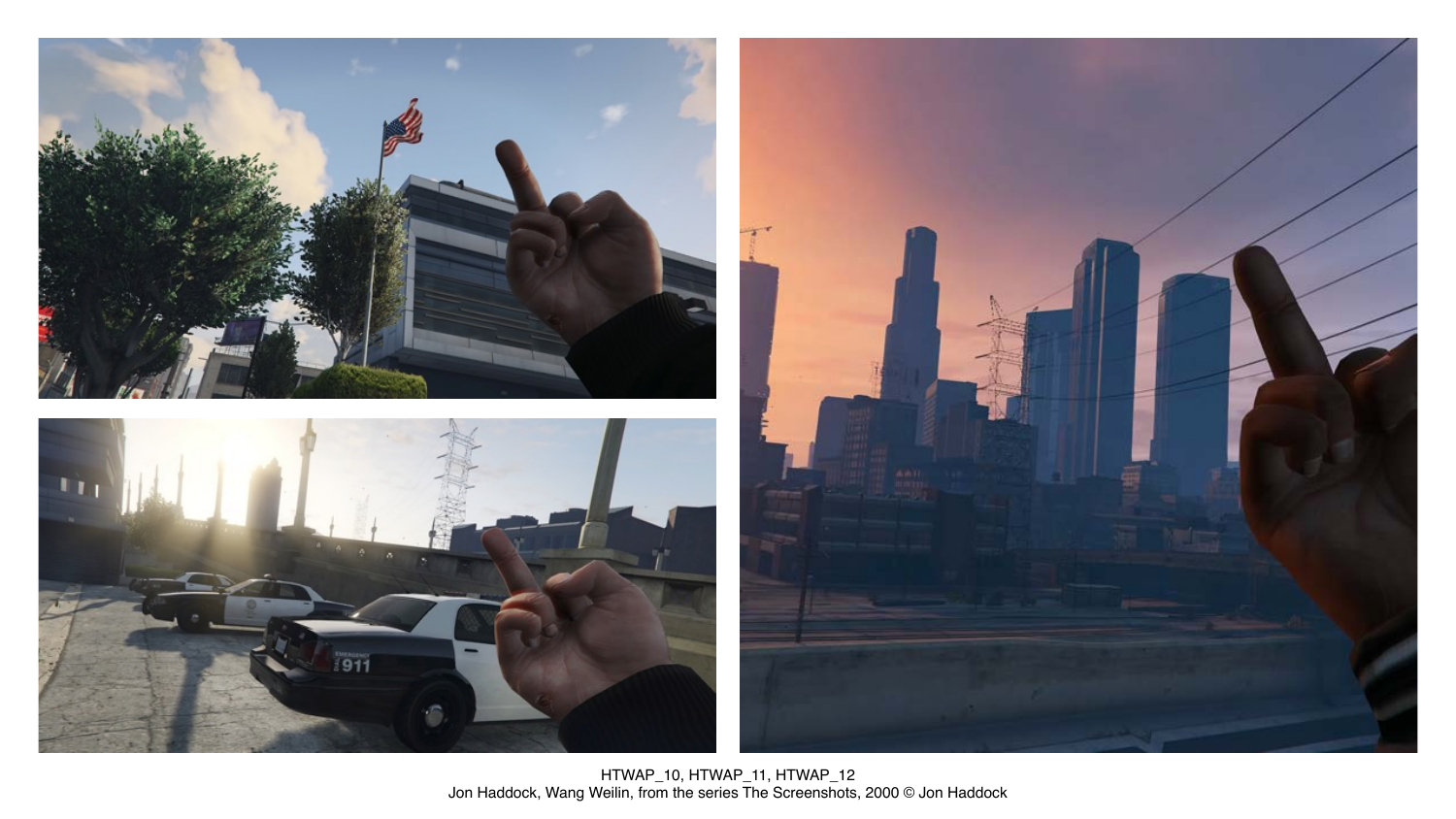